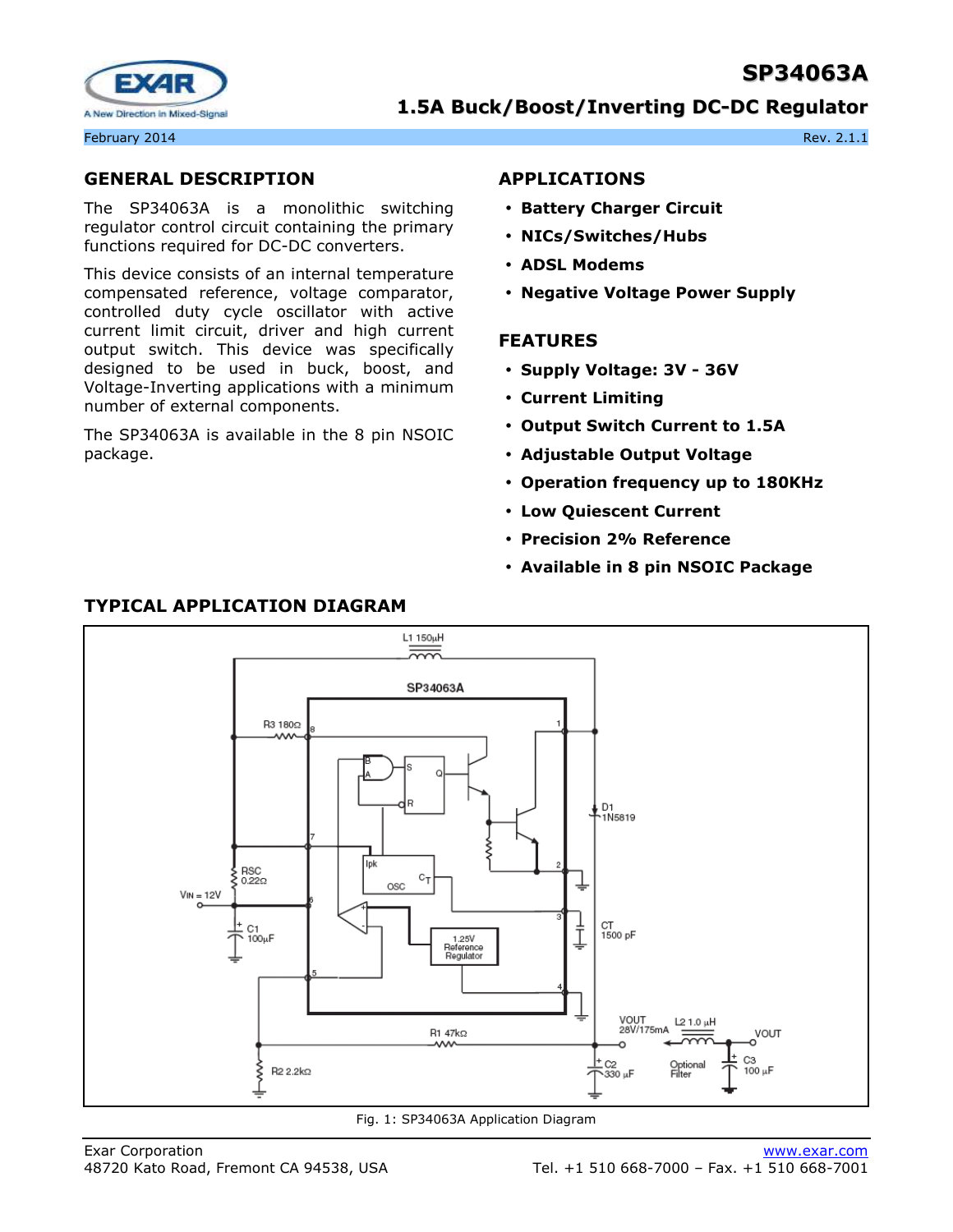

# **ABSOLUTE MAXIMUM RATINGS**

These are stress ratings only and functional operation of the device at these ratings or any other above those indicated in the operation sections of the specifications below is not implied. Exposure to absolute maximum rating conditions for extended periods of time may affect reliability.

| Switch Emitter Voltage (V <sub>PIN1</sub> =40V) 40V |  |
|-----------------------------------------------------|--|
| Switch Collector to Emitter Voltage 40V             |  |
|                                                     |  |
| Driver Collector Current (Note 2) 100mA             |  |
|                                                     |  |
| Storage Temperature -65°C to 150°C                  |  |
| ESD Rating (HBM - Human Body Model)  2kV            |  |

# **OPERATING RATINGS**

| Input Voltage Range V <sub>IN</sub> 3.0V to 36V |  |
|-------------------------------------------------|--|
|                                                 |  |
| Junction Temperature Range 40°C to 150°C        |  |
|                                                 |  |

# **ELECTRICAL SPECIFICATIONS**

Specifications with standard type are for an Operating Temperature of  $T_A = 25^{\circ}C$  only. Minimum and Maximum limits are guaranteed through test, design, or statistical correlation. Typical values represent the most likely parametric norm at  $T_A$  = 25°C, and are provided for reference purposes only. Unless otherwise indicated,  $V_{CC} = 5.0V$ ,  $T_{A} = -40^{\circ}$ C to 85°C.

| <b>Parameter</b>                                                            | Min.  | Typ.  | Max.           | <b>Units</b> | <b>Conditions</b>                                                           |
|-----------------------------------------------------------------------------|-------|-------|----------------|--------------|-----------------------------------------------------------------------------|
| <b>Oscillator</b>                                                           |       |       |                |              |                                                                             |
| Frequency F <sub>osc</sub>                                                  | 30    | 38    | 45             | <b>KHz</b>   | $V_{PIN5} = 0V$ , CT = 1.0nF, T <sub>A</sub> = 25°C                         |
| Charge Current I <sub>CHG</sub>                                             | 30    | 38    | 45             | μA           | $V_{CC}$ = 5.0V to 36V, T <sub>A</sub> = 25°C                               |
| Discharge Current IDISCHG                                                   | 180   | 240   | 290            | μA           | $V_{CC}$ = 5.0V to 36V, T <sub>A</sub> = 25 °C                              |
| Discharge to Charge Current<br>Ration I <sub>DISCHG</sub> /I <sub>CHG</sub> | 5.2   | 6.5   | 7.5            |              | Pin 7 to $V_{CC}$ , T <sub>A</sub> = 25°C                                   |
| Current Limit Sense Voltage<br>$V_{IPK(sense)}$                             | 250   | 300   | 350            | mV           | $I_{\text{DISCHG}} = I_{\text{CHG}}$ , $T_A = 25$ °C                        |
| <b>Output Switch (Note 1)</b>                                               |       |       |                |              |                                                                             |
| Saturation Voltage,<br>Darlington Connection V <sub>CE(sat)</sub>           |       | 1.0   | 1.3            | $\vee$       | $Isw=1A$ , pin1,8 connected                                                 |
| Saturation Voltage (note 2)                                                 |       | 0.45  | 0.7            | $\vee$       | $I_{SW} = 1A$ , R pin8 = 82ohms to V <sub>cc</sub> ,<br>forced $\beta = 20$ |
| <b>IDC Current Gain</b>                                                     | 50    | 75    |                |              | $I_{SW} = 1A$ , $V_{CE} = 5V$ , $T_A = 25^{\circ}C$                         |
| Collector Off-State Current                                                 |       | 0.01  | 100            | μA           | $V_{CF} = 36V$                                                              |
| <b>Comparator</b>                                                           |       |       |                |              |                                                                             |
|                                                                             | 1.225 | 1.250 | 1.275          | $\vee$       | $T_A = 25^{\circ}C$                                                         |
| Threshold Voltage $VTH$                                                     | 1.210 | 1.250 | 1.290          | $\vee$       | $T_A$ = -40°C to 85°C                                                       |
| Threshold Voltage Line<br>Regulation REGLINE                                |       | 1.4   | 5              | mV           | $V_{CC}$ = 3.0V to 36V                                                      |
| Input Bias Current I <sub>IB</sub>                                          |       | $-20$ | $-400$         | nA           | $V_{IN} = 0V$                                                               |
| <b>Total Device</b>                                                         |       |       |                |              |                                                                             |
| Supply Current $I_{CC}$                                                     |       |       | $\overline{4}$ | mA           | $V_{CC}$ =5.0V to 36V, CT=1nF, pin 7 = V <sub>CC</sub><br>Vpin5 $>VTH$      |

Note 1: Low duty cycle pulse techniques are used during the test program to maintain junction temperature as close to ambient temperature as possible.

Note 2: If the output switch is driven into hard saturation (non-Darlington configuration) at low switch currents (≤ 300mA) and high driver currents (≥ 30mA), it may take up to 2.0µs for it to come out of saturation. This condition will shorten the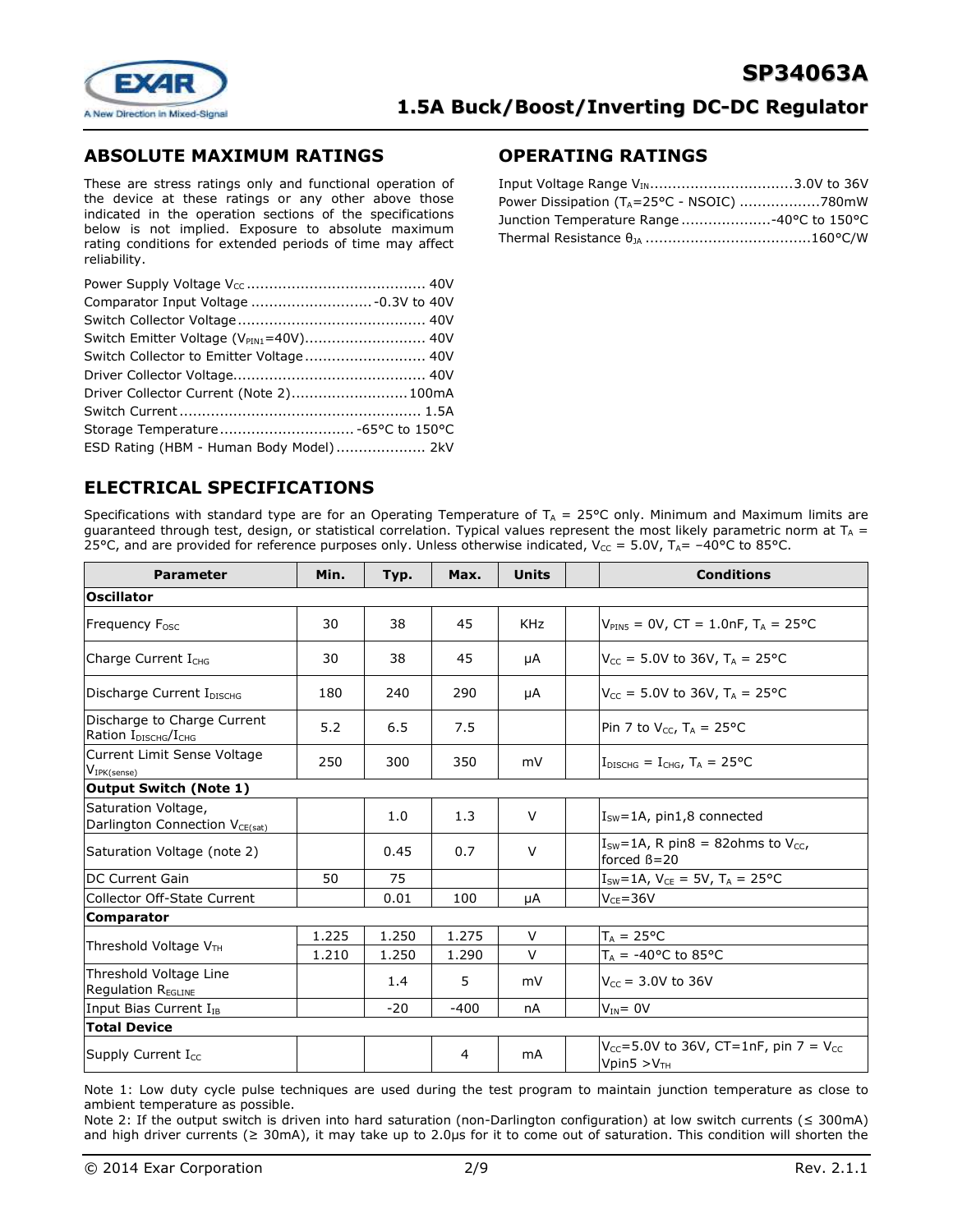

off time at frequencies above 30KHz, and is magnified at high temperatures. This condition does not occur with a Darlington configuration, since the output switch cannot saturate. If a non-Darlington configuration is used, the following output drive condition is recommended.

$$
Forced B of output switch = \frac{I_cOutput}{I_cDiriver - 7mA*} \ge 10
$$

\* The 100Ω resistor in the emitter of the driver device requires about 7.0mA before the output switch conducts.

# **BLOCK DIAGRAM**



#### Fig. 2: SP34063A Block Diagram

### **PIN ASSIGNEMENT**



Fig. 3: SP34063A Pin Assignment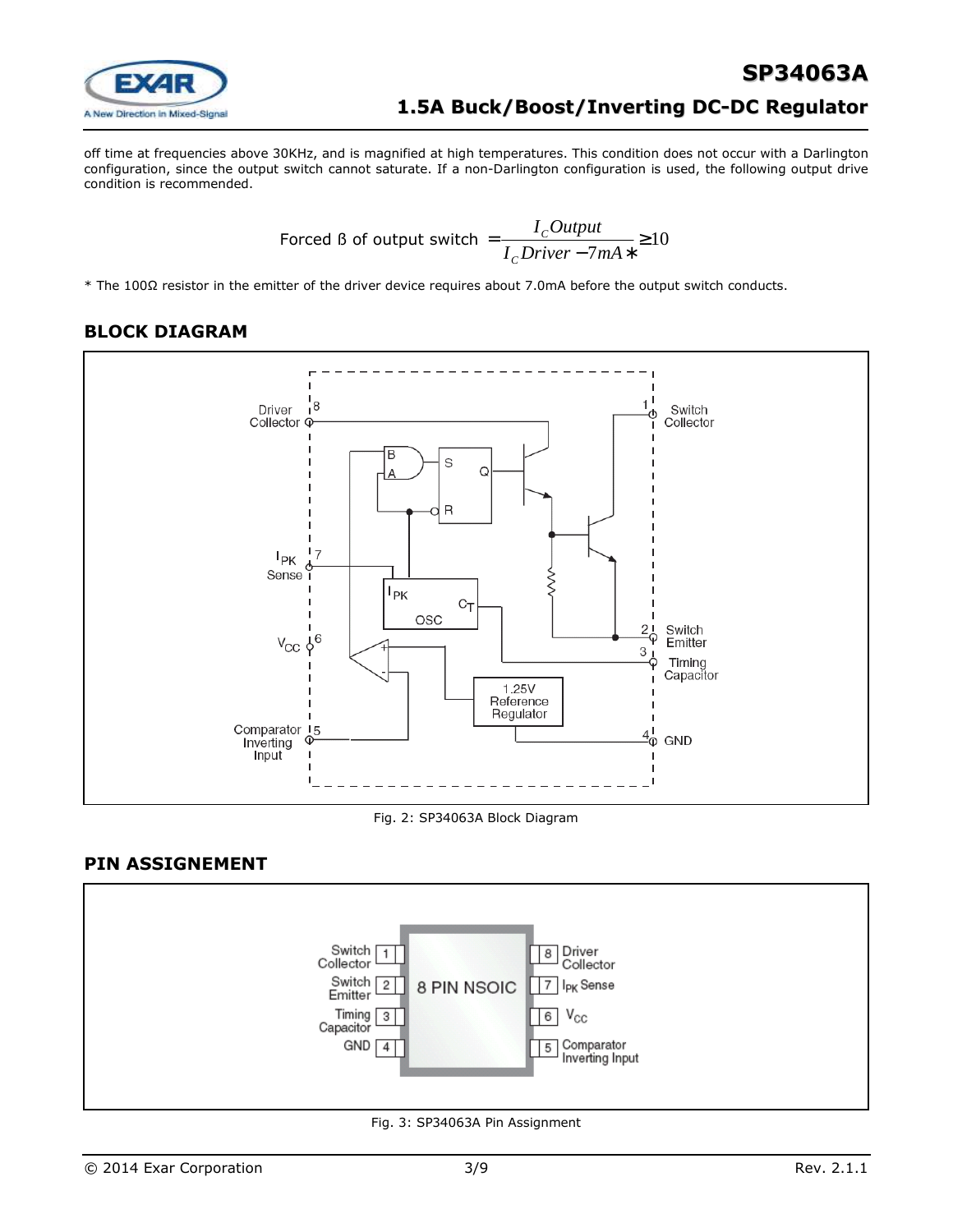

# **PIN DESCRIPTION**

| <b>Name</b>                   | <b>Pin Number</b> | <b>Description</b>                                                                                                                          |  |  |
|-------------------------------|-------------------|---------------------------------------------------------------------------------------------------------------------------------------------|--|--|
| Switch Collector              | 1                 | Internal switch transistor collector                                                                                                        |  |  |
| Switch Emitter                | 2                 | Internal switch transistor emitter                                                                                                          |  |  |
| Timing Capacitor              | 3                 | Timing capacitor to control the switching frequency                                                                                         |  |  |
| GND                           | 4                 | Ground pin for all internal circuit                                                                                                         |  |  |
| Comparator<br>Inverting Input | 5                 | Inverting input pin for internal comparator                                                                                                 |  |  |
| $V_{CC}$                      | 6                 | Voltage supply                                                                                                                              |  |  |
| $I_{PK}$ Sense                | 7                 | Peak Current Sense Input by monitoring the voltage drop across an external I sense<br>resistor to limit the peak current through the switch |  |  |
| Driver Collector              | 8                 | Voltage driver collector                                                                                                                    |  |  |

# **ORDERING INFORMATION**

| <b>Part Number</b> | Temperature Range | Package | <b>Packing Quantity</b>      | Note 1    | Note 2 |
|--------------------|-------------------|---------|------------------------------|-----------|--------|
| ISP34063AEN-L      | -40°C≤T⊿≤+85°C    | NSOIC-8 | Bulk                         | Lead Free |        |
| SP34063AEN-L/TR    | -40°C≤T∆≤+85°C    | NSOIC-8 | 2.5K/Tape & Reel   Lead Free |           |        |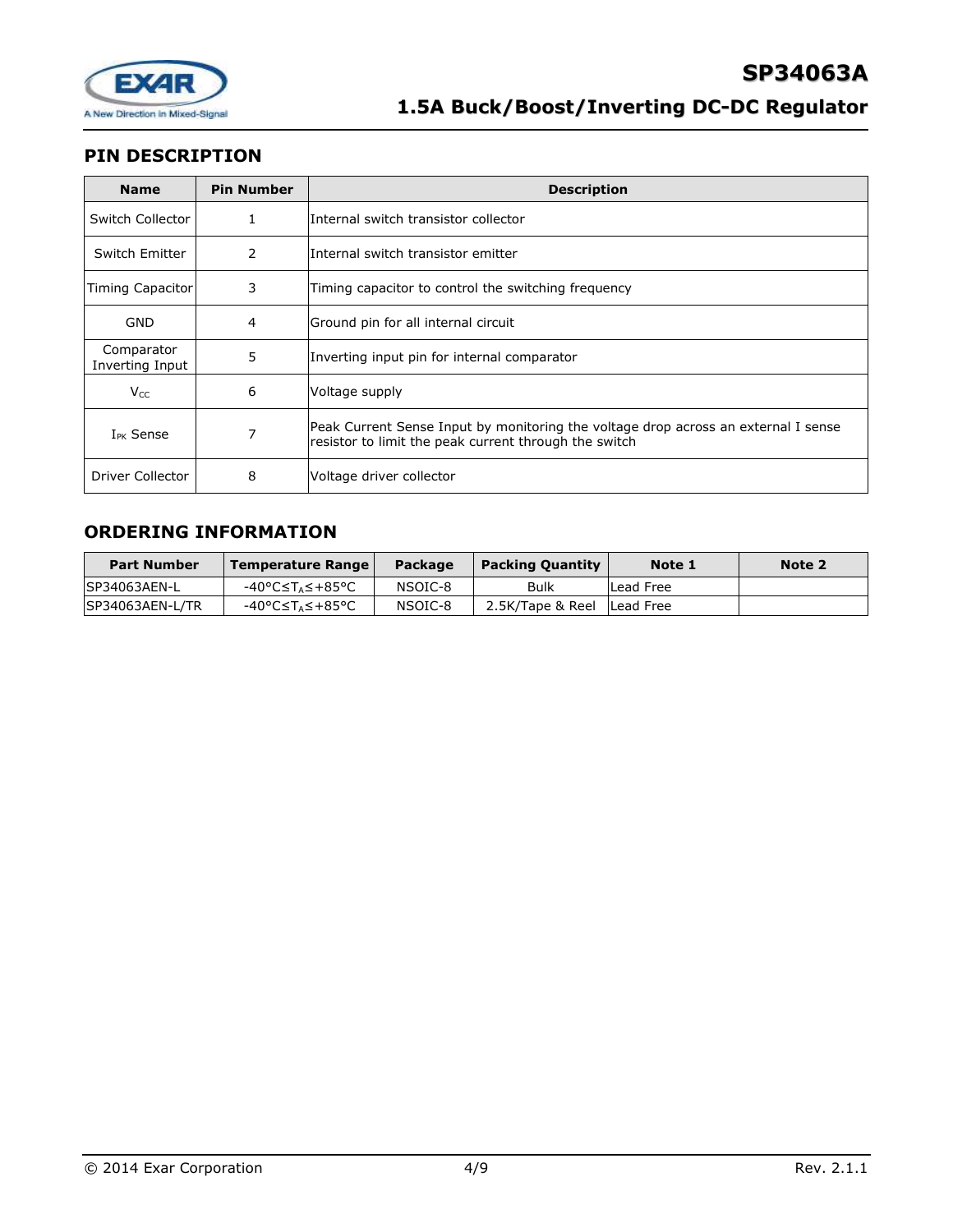

# **TYPICAL PERFORMANCE CHARACTERISTICS**



Fig. 4: Output Switch On-Off Time vs. Oscillator Timing Capacitor





Fig. 8: Emitter Follower Configuration Output Switch Saturation vs. Emitter Current



Fig. 5: Timing Capacitor Waveform



Fig. 6: Oscillator Frequency vs. Timing Capacitor Fig. 7: Standard Supply Current vs. Supply Voltage



Fig. 9: Common Emitter Configuration Output Switch Saturation vs. Collector Current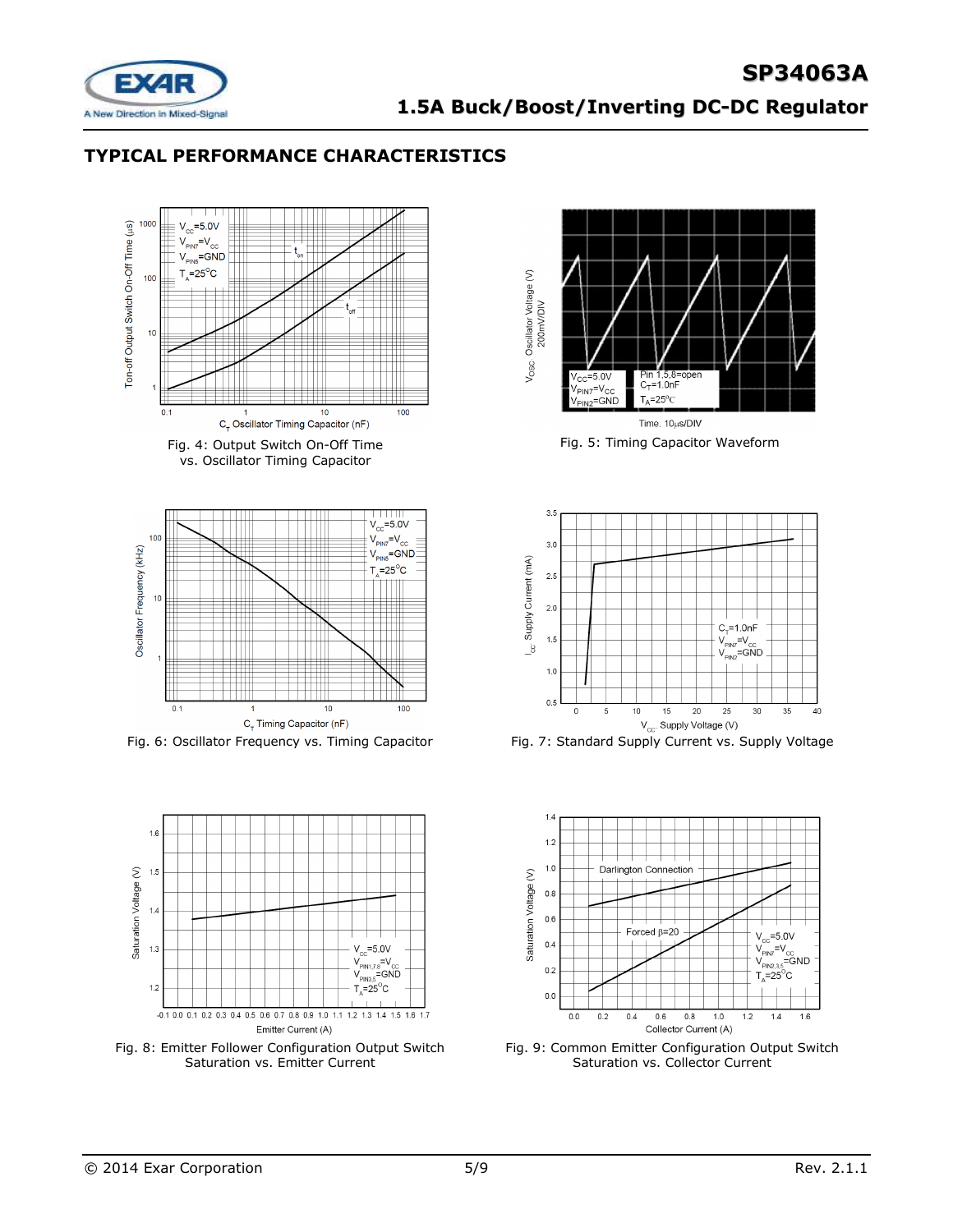



Fig. 10: Current Limit Sense Voltage vs. Temperature

# **APPLICATION INFORMATION**

# **TYPICAL BOOST CONVERTER CIRCUIT**



This is a typical boost converter configuration. In the steady state, if the resistor divider voltage at pin 5 is greater than the voltage in the non-inverting input, which is 1.25V determined by the internal reference, the output of the comparator will go low. At the next switching period, the output switch will not conduct and the output voltage will eventually drop below its nominal voltage until the divider voltage at pin 5 is lower than 1.25. Then the output of the comparator will go high, the output switch will be allowed to conduct. Since  $V_{PINS} = V_{OUT} * R2/(R1+R2) = 1.25(V)$ , The output voltage can be decided by  $V_{OUT} = 1.25V*(R1+R2)/R2(V)$ .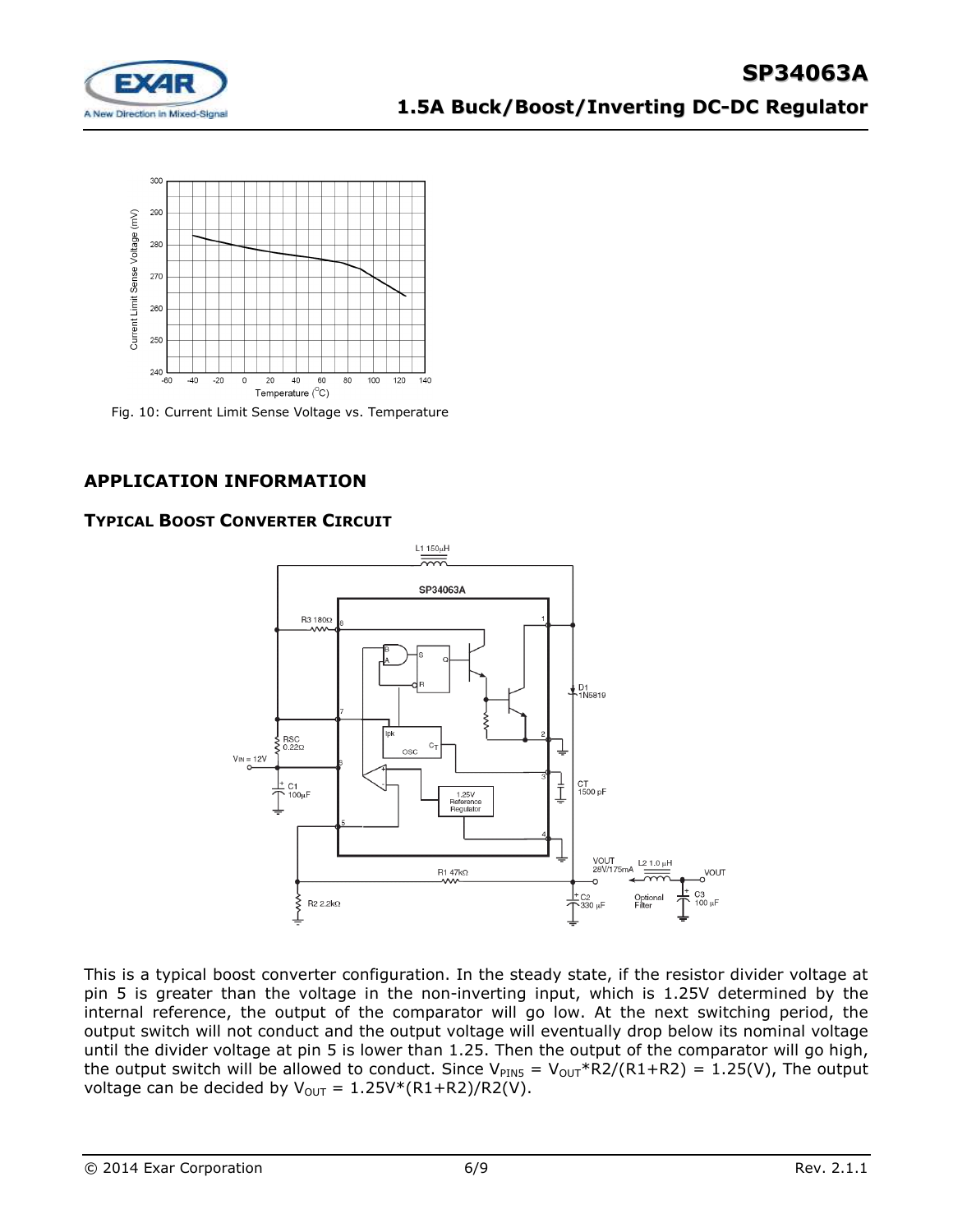

# **TYPICAL BUCK CONVERTER CIRCUIT**



This is a typical buck converter configuration. The working process in the steady state is similar to a boost converter,  $V_{PINS} = V_{OUT} * R2/(R1+R2) = 1.25(V)$ . The output voltage can be decided by  $V_{OUT}$  $= 1.25V*(R1+R2)/R2(V).$ 

### **TYPICAL INVERTING CONVERTER CIRCUIT**



This is a typical boost converter configuration. The working process in the steady state is similar to a boost converter, the difference in this situation is that the voltage at the non-inverting pin of the comparator is equal to 1.25V +V<sub>OUT</sub>, then V<sub>PIN5</sub> = V<sub>OUT</sub>\*R2/(R1+R2) = 1.25V, + V<sub>OUT</sub>. The output voltage can be decided by  $V_{\text{OUT}} = -1.25V*(R1+R2)/R1$  (V).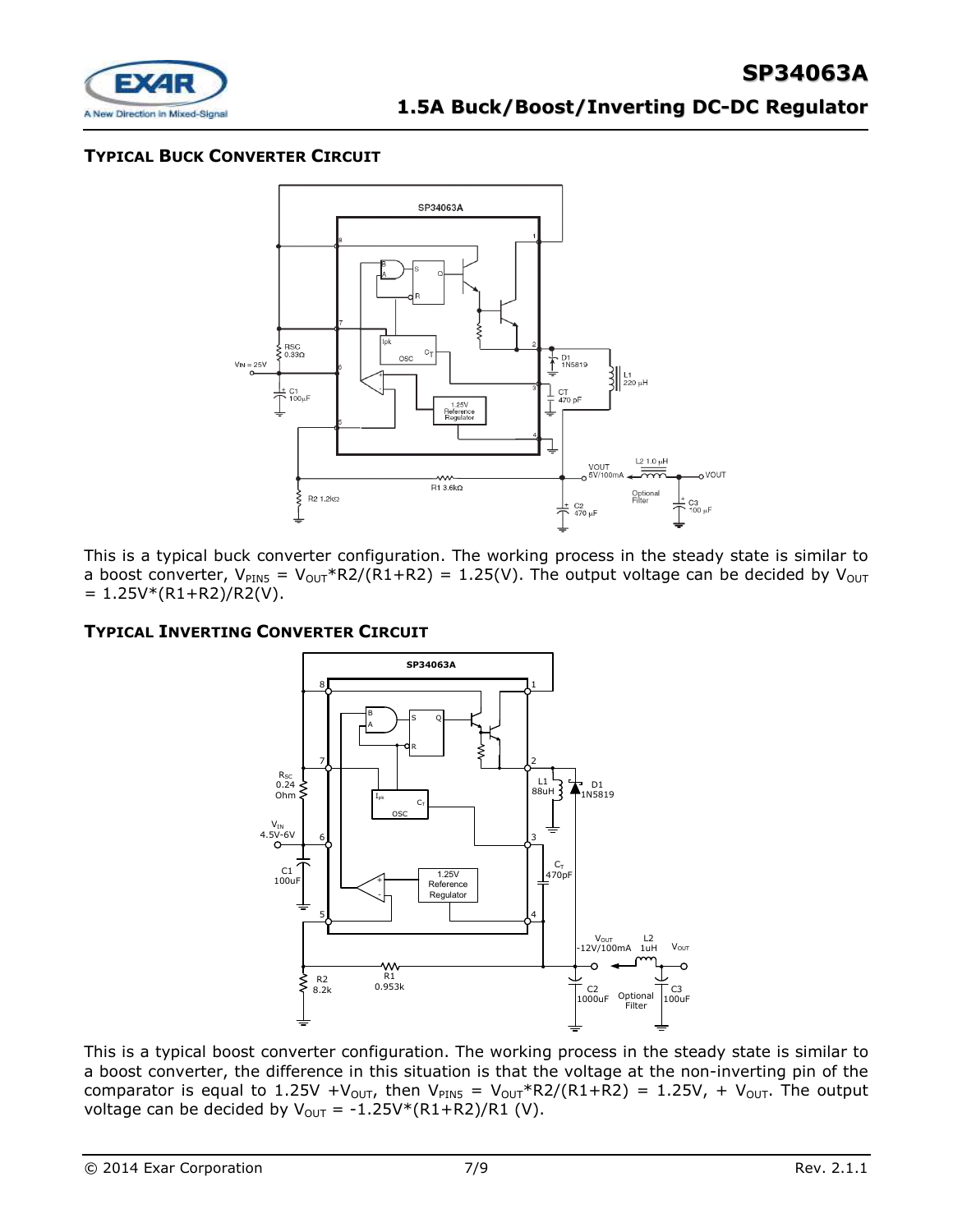

# **PACKAGE SPECIFICATION**

# **8-PIN NSOIC**

Unit: mm (inch)